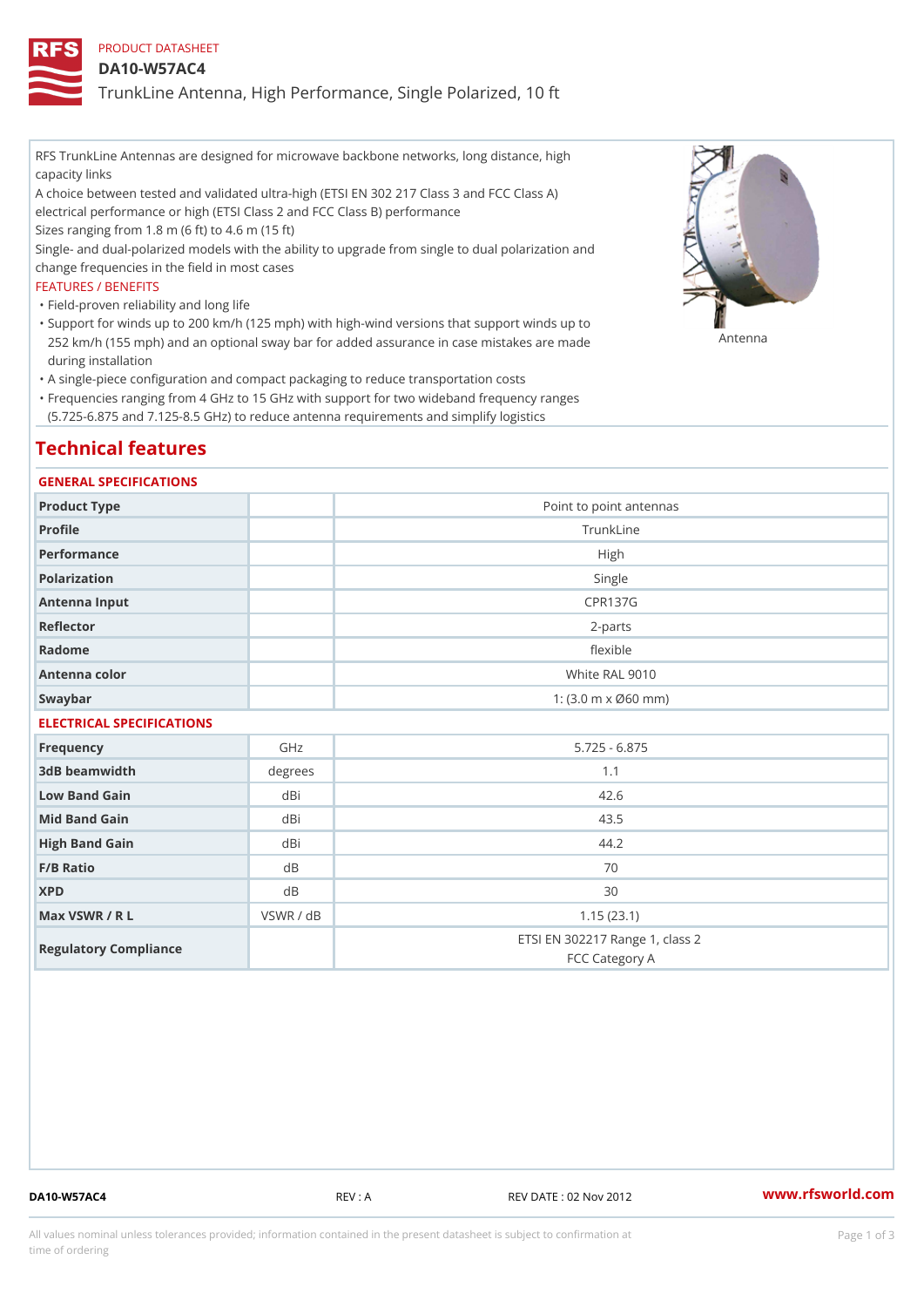# PRODUCT DATASHEET

## DA10-W57AC4

TrunkLine Antenna, High Performance, Single Polarized, 10 ft

| MECHANICAL SPECIFICATIONS                                    |             |              |                                                                          |  |  |
|--------------------------------------------------------------|-------------|--------------|--------------------------------------------------------------------------|--|--|
| Diameter                                                     |             | ft $(m)$     | 10(3)                                                                    |  |  |
| Elevation Adjustment                                         |             | degrees      | ± 5                                                                      |  |  |
| Azimuth Adjustment                                           |             | degrees      | ± 5                                                                      |  |  |
| Polarization Adjustment                                      |             | degrees      | ± 5                                                                      |  |  |
| Mounting Pipe Diameter<br>minimum                            |             | $mm$ (in)    | 114(4.5)                                                                 |  |  |
| Mounting Pipe Diameter<br>maximum                            |             | $mm$ (in)    | 114(4.5)                                                                 |  |  |
| Approximate Weight                                           |             | kg (lb)      | 290 (638)                                                                |  |  |
| Survival Windspeed                                           |             | $km/h$ (mph) | 200 (125)                                                                |  |  |
| Operational Windspeed                                        |             | $km/h$ (mph) | 190(118)                                                                 |  |  |
| <b>STRUCTURE</b>                                             |             |              |                                                                          |  |  |
| Radome Material                                              |             |              | PVC coated fabric                                                        |  |  |
| FURTHER ACCESSORIES                                          |             |              |                                                                          |  |  |
| optional Swaybar                                             |             |              | 1: SMA-SK-60-3000A (3.0 m x Ø60 mm)                                      |  |  |
| Further Accessories                                          |             |              | SMA-WK-10: Wind Kit<br>SMA-SKO-UNIVERSAL-L : Universal sway bar fixation |  |  |
| MOUNTOUTLINE                                                 |             |              |                                                                          |  |  |
| Dimension_A                                                  | m m<br>(in) |              | 3220(126.8)                                                              |  |  |
| $Dimension_B$                                                | m m<br>(in) |              | 1640(64.6)                                                               |  |  |
| Dimension_C                                                  | m m<br>(in) |              | 550 (21.7)                                                               |  |  |
| $Dim_D -$<br>$114$ m m (4.5_ir) $\mathbb{R}$ in $\mathbb{R}$ | m m         |              | 190(7.5)                                                                 |  |  |
| <b>Brand Controller</b>                                      | m m         |              | 0.701410                                                                 |  |  |

Dimension\_E

Dimension\_F

(in)

m<sub>m</sub> (in)

370 (14.6)

1440 (56.9)

DA10-W57AC4 REV : A REV DATE : 02 Nov 2012 [www.](https://www.rfsworld.com)rfsworld.com